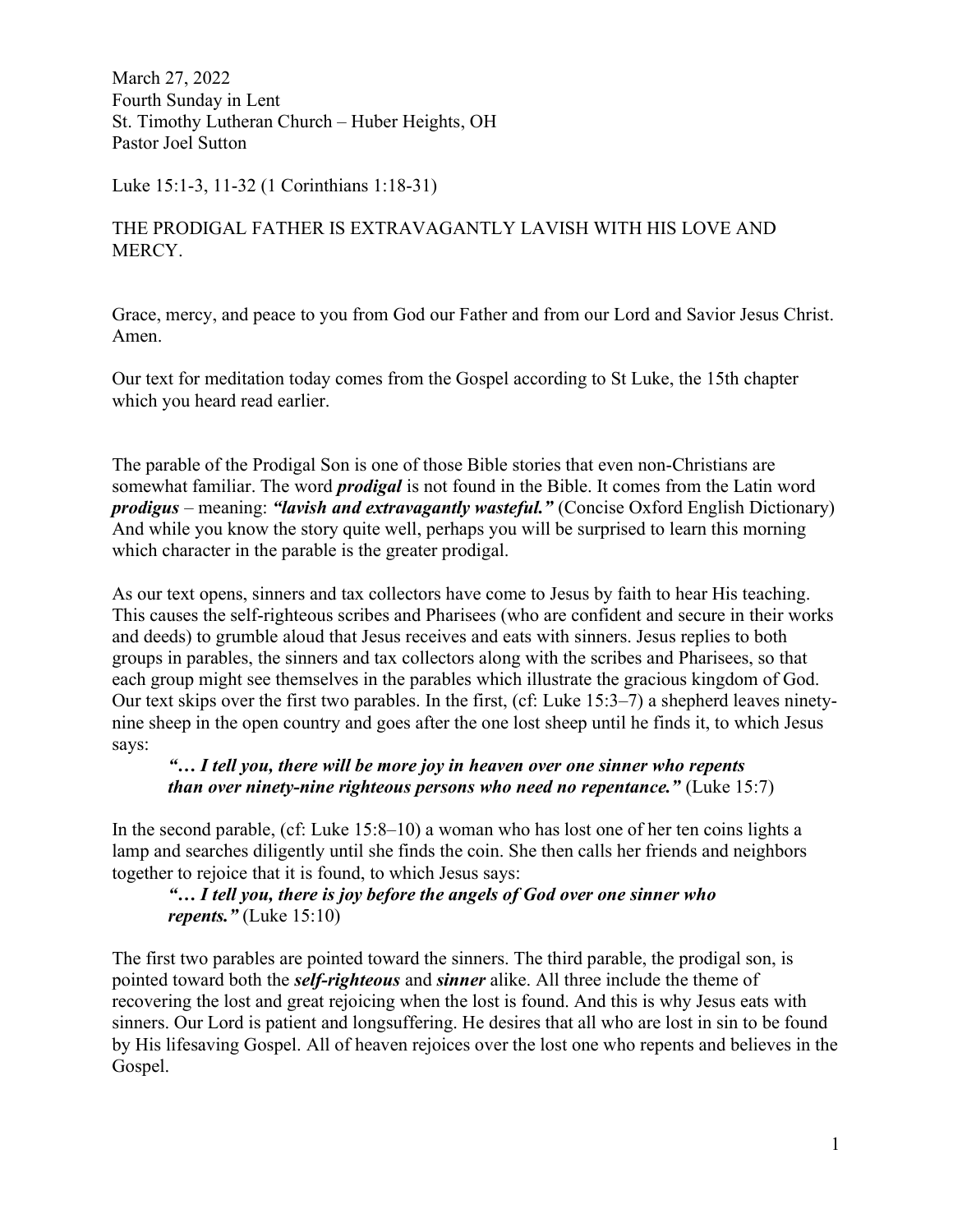The third parable, the focus is not exclusively on the two sons, or just one son – but on the father. Jesus says:

### "There was a man who had two sons." (Luke  $15:11$ )

The father is good and loving to both sons, but neither appreciate their father's love. The younger son is a picture of the tax collectors and sinners prior to coming to faith. The older son, a picture of the self-righteous religious leaders. The younger son neither loves nor appreciates his father's love and generosity. He doesn't want to wait until his father dies to receive his inheritance. He wants it now! So, he asks for his portion and the *prodigal* father gives it to him. I say *prodigal* father because the father is extraordinarily wasteful with what belongs to him. The *prodigal* father complies to the younger son's demands.

## Notice that verse 12 says:

#### "And he divided his property between them." (Luke  $15:12$ )

The father hands over *all* the inheritance with no concern for himself, no lectures, or strings attached, each according to his proportion. In Jewish culture, the inheritance wasn't divided fiftyfifty. The older son is entitled to two-thirds of the estate and the younger only one-third.

Soon after, the younger sinful and unloving son flees far from his father's love, squandering all that was graciously given him. What the son thought would be freedom leads him further away from the father. His reckless living left him hungry, humiliated, and in deep despair. (cf: Luke 15:12-16)

The older self-righteous son, on the other hand, sinned against his family when he never attempted to reconcile his brother and father. He never tried to talk his brother out of leaving home. And while he didn't ask for his portion of the inheritance, he never refused it. He not only gladly received his portion, he sat on his riches and watched as his younger walk off to his death.

When his brother returns, he doesn't care that the younger brother is alive. He is secure in his self-righteousness. He is proud of his work ethic and his loyalty. He is so full of himself, he has no time for compassion on his brother. He is insulted that his father would graciously receive the younger son back into the family. He is offended at the father's joy of having been reconciled with the younger son.

Can you see yourself in the parable? Perhaps you are the younger son who went through some sort of rebellion against God or mid-life crisis chasing after excitement, the pleasures of the world, or romance. Only God and you know the skeletons in your closet. But all of us are susceptible. St Paul says:

"All have turned aside... no one does good, not even one." (Romans  $3:12$ ) When you spurn the Father's love, you are lost in a pigpen in a distant land, left in spiritual hunger, humiliation, and deep despair. The ultimate result is spiritual death.

Maybe you identify with the older son. You have always done what was expected of you. You are preoccupied with status, possessions, and your work. Like the older son, you are angry and jealous when you perceive others are receiving more attention and more blessings than you. You look down on those sinners over there, especially when you believe you live a more holy and pious life. You delight because you avoided riotous and salacious living. In your selfrighteousness, you too, despise the Father's love – leaving you estranged from God, suffering bitterness and spiritual death.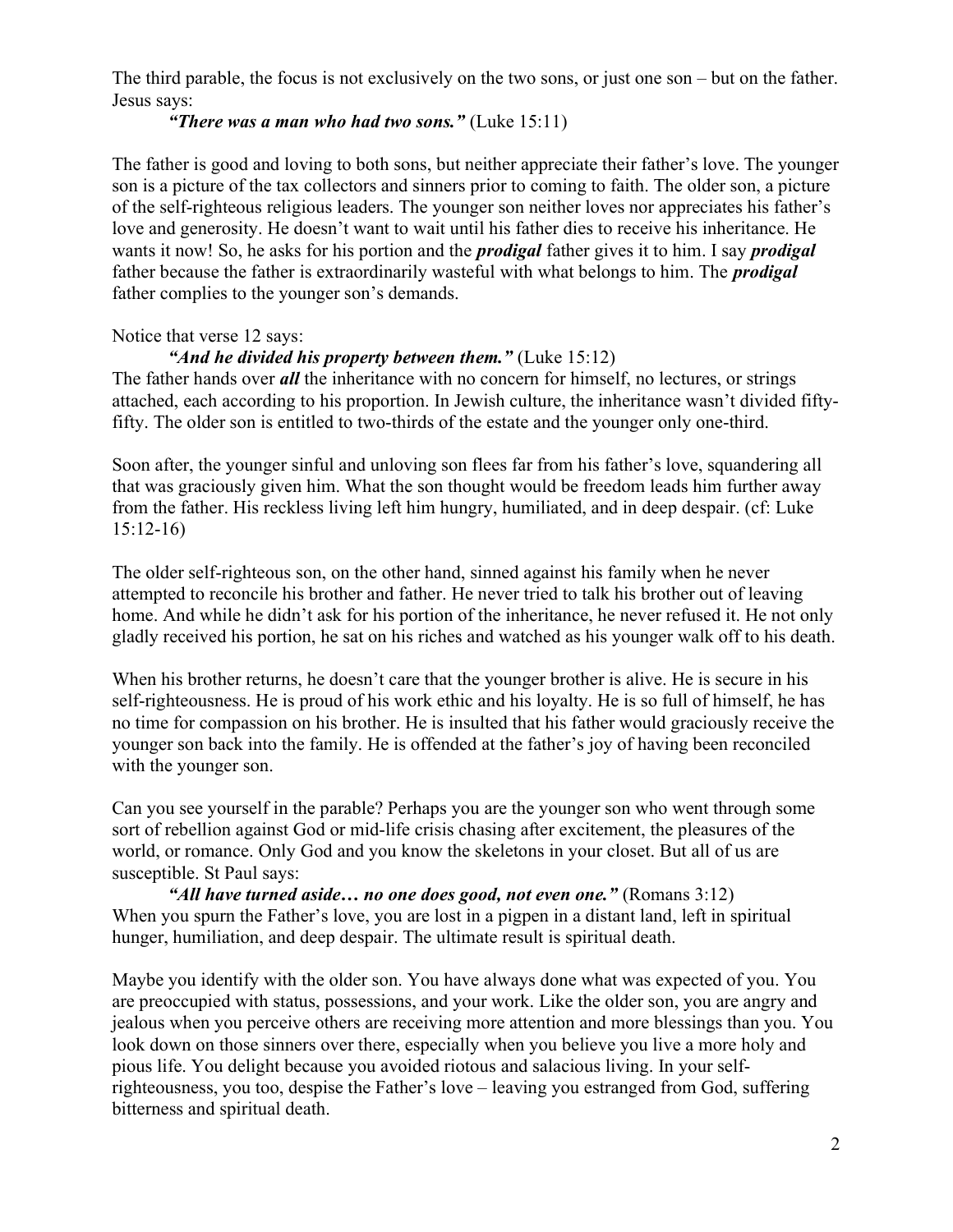When the younger son hits rock bottom in the pigpen, he comes to his senses. He remembers the boundless love of his father. By the grace and strength of God, even though he has forsaken his father's love, he would return in contrition and confess his sin against his father and heaven itself. So,

"… he arose and came to his father. But while he was still a long way off, his father saw him and felt compassion, and ran and embraced him and kissed **him.**" (Luke 15:20)

Even before the younger son gets home, before he has a chance to confess his sin, the father is moved with compassion, runs out to the son, and welcomes him with open arms. In the original language the word translated as *compassion* means being moved with pity and compassion to the point of your inward parts moving. (cf: BDAG, 938) This compassion is only used in Scripture when referring to Jesus having compassion upon someone or in one of His parables. When the son tries to confess his sin, the father interrupts him. In his love and compassion he restores the younger son back into the family, clothing him with the best robe, a ring, and shoes. He calls for the fattened calf to be killed for a celebration.

The **prodigal** father wasn't showing favoritism, although it was his right. He showered his love upon the older son as well, pleading with him to join in the celebration. Even while the older son disowns the younger, the father lovingly explains what the older son's self-righteous eyes refuse to see.

#### "… he said to him, 'Son, you are always with me, and all that is mine is yours." (Luke 15:31)

The older son didn't realize that being with his father was its own reward. All that belonged to the father belonged to the son. Not just his future inheritance, but also what he has in the present. The riches of the father were already the son's to enjoy.

The last verse of the parable is very instructive. The father says to the older son: "It was fitting to celebrate and be glad, for this your brother was dead, and is alive; he was lost, and is found." (Luke  $15:32$ )

It was fitting to celebrate and be glad. The word *fitting* can also be translated as *necessary*. The father thought the younger son was dead, but now he's alive. And there's one thing much worse than being physically dead – that's being lost: spiritually lost. It was *necessary* to celebrate and be glad for the one who was spiritually lost – is now spiritually found and restored to life. It is necessary to celebrate and be glad for there is:

"... more joy in heaven over one sinner who repents..." (Luke  $15:7$ )

### "... there is joy before the angels of God over one sinner who repents." (Luke 15:10)

Your heavenly Father is the *prodigal* Father who is extravagantly lavish with His love and mercy. Not that He foolishly casts it into the wind for no purpose, but because of the perfect life, death, and resurrection of His only begotten Son, your heavenly Father extravagantly lavishes His rich love and mercy upon all mankind. For the sake of Jesus, all that belongs to the Father is yours… a present reality… life, forgiveness, and salvation.